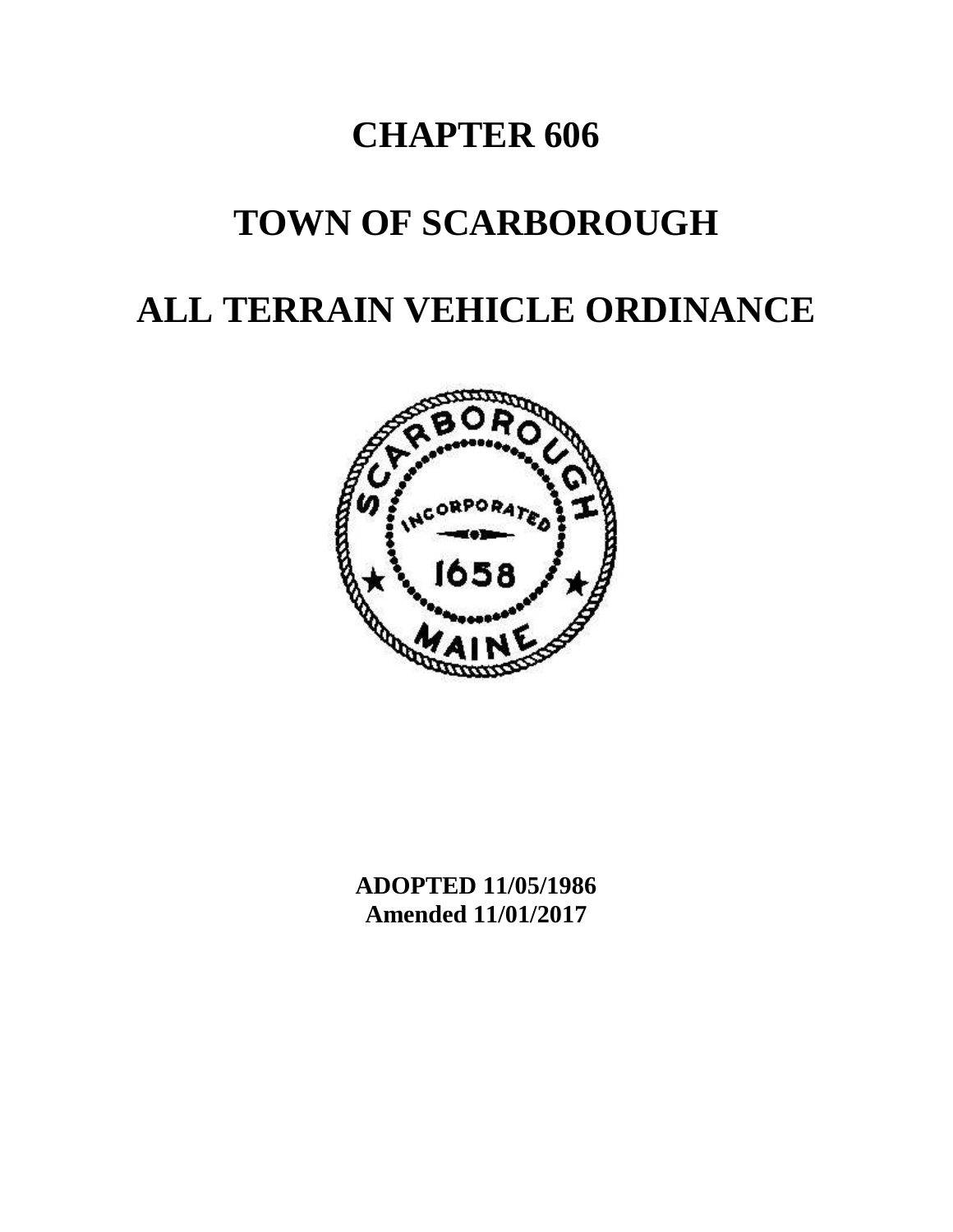# **Table of Contents**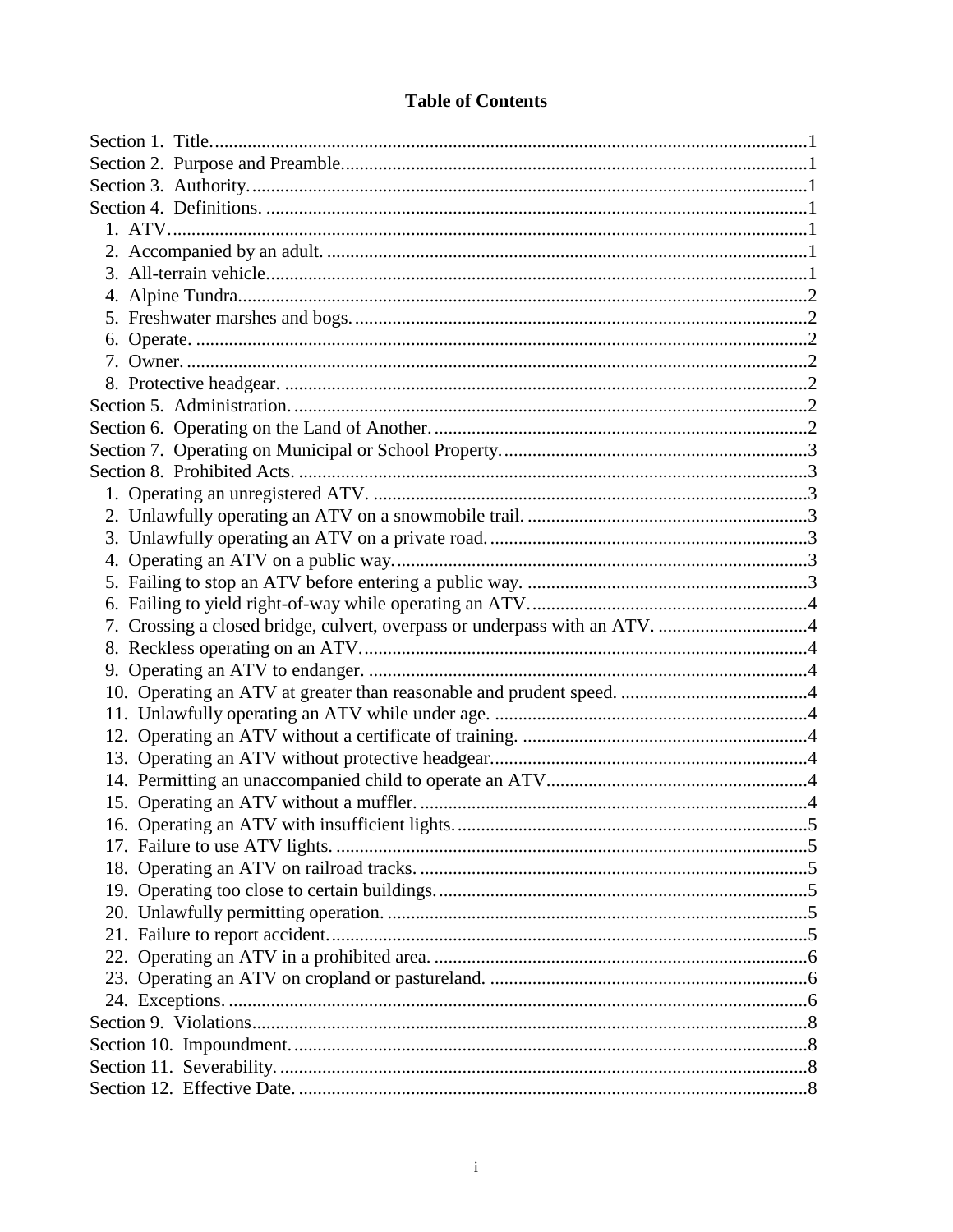# **CHAPTER 606 TOWN OF SCARBOROUGH ALL-TERRAIN VEHICLE ORDINANCE**

The Town Council of the Town of Scarborough, Maine ordains as follows:

## <span id="page-2-0"></span>**Section 1. Title.**

This Ordinance shall be known and may be cited as the "ATV Ordinance of the Town of Scarborough, Maine."

## <span id="page-2-1"></span>**Section 2. Purpose and Preamble.**

The increasing use of all terrain vehicles within the municipal boundaries of the Town of Scarborough has generated safety, recreational and environmental issues which it is the responsibility of the Town of Scarborough to address. The purpose of this Ordinance is to regulate the use of all-terrain vehicles to protect the environment, to ensure that the recreational use of all-terrain vehicles is compatible with other recreational uses within municipal boundaries, to promote the health and safety of the operators and the general public by requiring adherence to certain rules and regulations designed to ensure the safe operation of such vehicles, and to restrict the use of all-terrain vehicles to areas where such use is appropriate and permitted.

#### <span id="page-2-2"></span>**Section 3. Authority.**

This Ordinance is enacted pursuant to the authority granted to home rule municipalities by 30 M.R.S.A. Sections 1917 and 2151.

#### <span id="page-2-3"></span>**Section 4. Definitions.**

<span id="page-2-4"></span>As used in this subchapter, unless the context otherwise indicates, the following terms have the following meanings:

#### **1. ATV.**

"ATV" means all-terrain vehicle.

#### <span id="page-2-5"></span>**2. Accompanied by an adult.**

"Accompanied by an adult" means within visual and voice contact and under the effective control of a child's parent or guardian or another person 21 years of age or older.

#### <span id="page-2-6"></span>**3. All-terrain vehicle.**

"All-terrain vehicle" means a motor driven, off-road, recreational vehicle capable of cross-country travel on land, snow, ice, marsh, swampland or other natural terrain. It includes, but is not limited to, a multi-track, multi-wheel or low pressure tire vehicle; a motorcycle or related 2-wheel, 3-wheel or belt-driven vehicle; an amphibious machine; or other means of transportation deriving motive power from a source other than muscle or wind. For purposes of this Ordinance, "all-terrain" does not include a snowmobile; an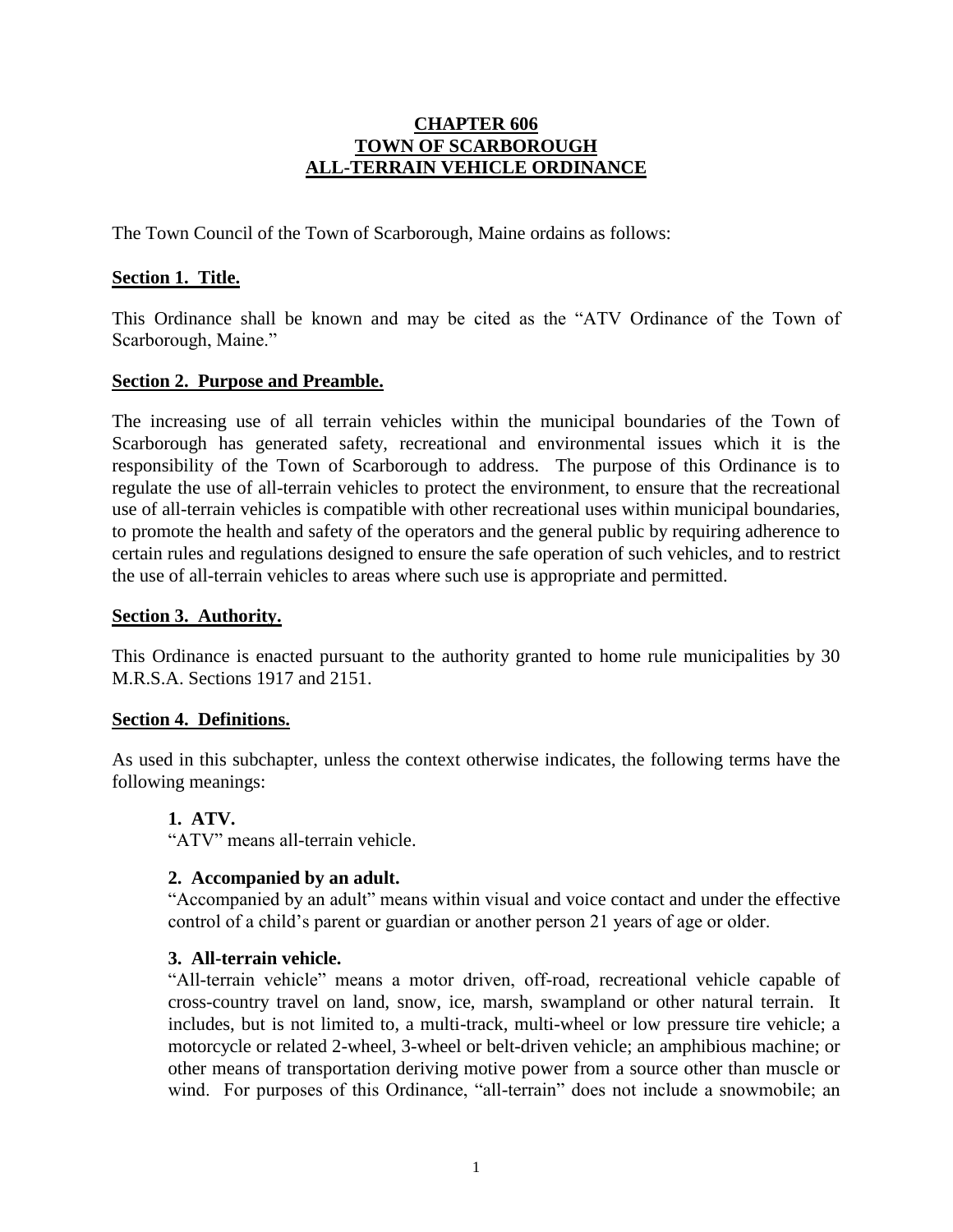airmobile; a construction of logging vehicle used in performance of its common functions; a farm vehicle used for farming purposes; a vehicle used exclusively for emergency, military, law enforcement or fire control purposes.

# <span id="page-3-0"></span>**4. Alpine Tundra.**

"Alpine Tundra" means high elevation treeless areas beyond the timberline which are dominated by low herbaceous or shrubby vegetation and, specifically, areas which are designated as alpine tundra by the Department of Conservation by rule pursuant to Title 5, chapter 375, subchapter ii.

# <span id="page-3-1"></span>**5. Freshwater marshes and bogs.**

"Freshwater marshes and bogs" means naturally occurring open areas with saturated soils or peat, often associated with standing water and dominated by low herbaceous vegetation, grasses, weeds and shrubs and including wetlands, as shown on the Freshwater Wetlands Map Series, Maine Geological Survey, or zoned as a Wetland Protection Subdistrict, P-WL, by the Maine Lane Use Regulation Commission, of the Maine Revised Statutes Annotated.

# <span id="page-3-2"></span>**6. Operate.**

"To operate" in all its moods and tenses when it refers to an ATV, means to use an ATV in any manner within the jurisdiction of the Town of Scarborough, whether or not the vehicle is moving.

# <span id="page-3-3"></span>**7. Owner.**

"Owner" for the purposes of registration, means any person holding title to an ATV.

# <span id="page-3-4"></span>**8. Protective headgear.**

"Protective headgear" means helmets which conform with minimum standards of construction and performance as prescribed by the American National Standards Institute specification Z90.1 or by the Federal Motor Vehicle Safety Standards No. 218.

# <span id="page-3-5"></span>**Section 5. Administration.**

The Town Clerk shall be the designated municipal agent to issue ATV registrations pursuant to 12 M.R.S.A. Section 7854, Subsection 1-A, as amended. The Town Clerk shall charge a service fee of \$1.00 for each ATV registration issued, which shall be retained by the Town of Scarborough and credited to the General Fund, and shall collect the registration fee due to the State. The Town Clerk shall report to the Commissioner of the Department of Inland Fisheries and Wildlife on or before the fifteenth day of each calendar month as required by 12 M.R.S.A. Section 7854, Subsection 1-A.

# <span id="page-3-6"></span>**Section 6. Operating on the Land of Another.**

1. Except as specified in subsection 3 of this section, no person shall go on or cross the land of another to operate an ATV without the written permission of the landowner, which written permission shall be carried on the person of the operator.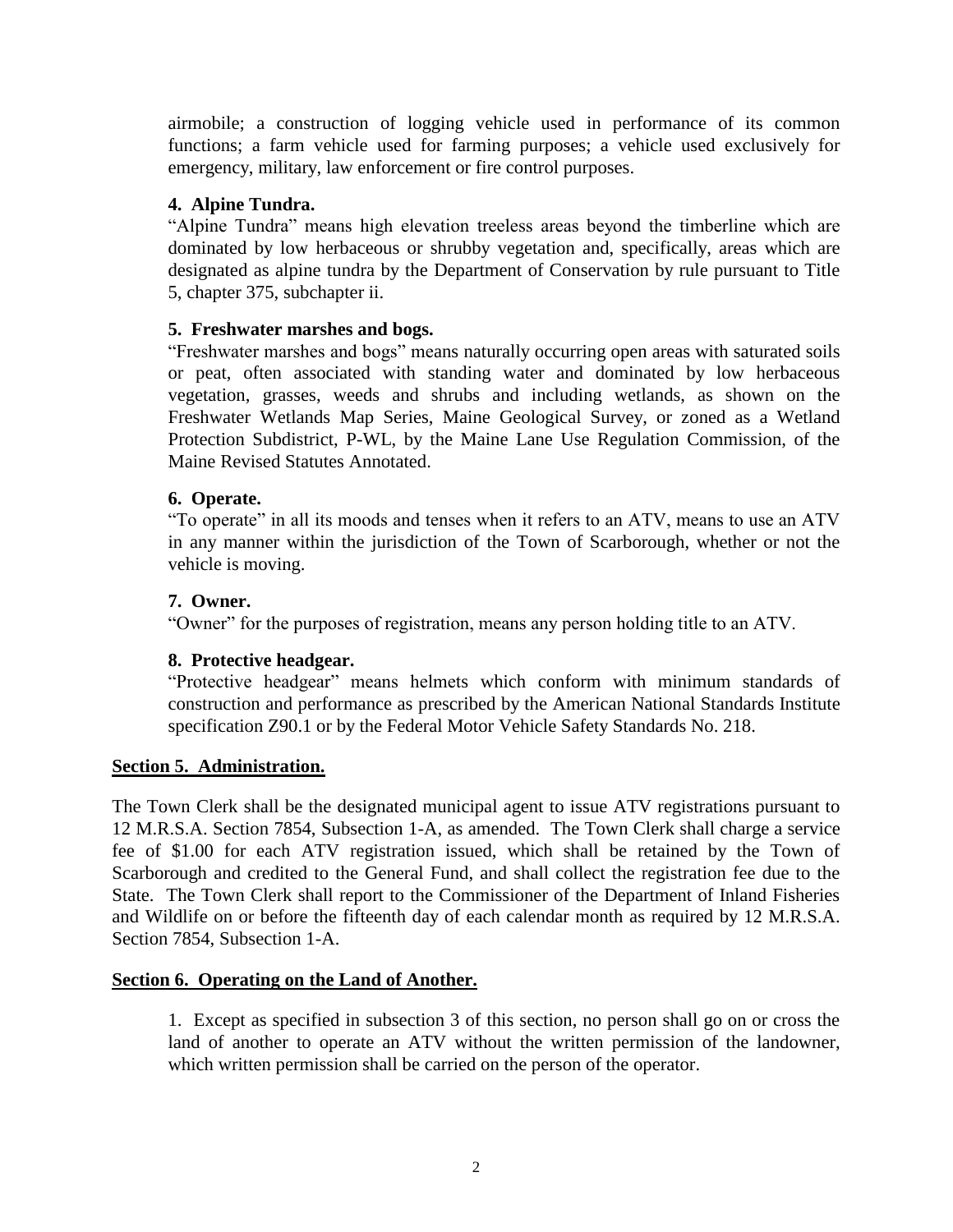2. Any person operating an ATV upon the land of another shall stop and identify herself/himself and shall produce her/his written permission to operate on the land upon the request of the landowner or her/his duly authorized representative or a law enforcement officer. [Amended 11/01/17]

3. Members of an ATV club or other organization may operate ATV's on all or any portion of the land of another without carrying on their persons the written permission of the owners, provided that the club or organization has obtained written authorization from the landowner allowing members to operate ATV's upon all or designated portions of her/his land. The written authorization, when filed with the Town's Police Chief, shall constitute notice to law enforcement officers that members need not carry on their persons the written permission of the landowner to operate an ATV on her/his property. [Amended 11/01/17]

# <span id="page-4-0"></span>**Section 7. Operating on Municipal or School Property.**

No person may operate an ATV on property owned by the Town of Scarborough or on any school property.

# <span id="page-4-2"></span><span id="page-4-1"></span>**Section 8. Prohibited Acts.**

# **1. Operating an unregistered ATV.**

Except as provided in subsection 24, paragraphs A and B, no person may operate an ATV which is not registered in accordance with 12 M.R.S.A. Section 7854.

# <span id="page-4-3"></span>**2. Unlawfully operating an ATV on a snowmobile trail.**

No person may operate any 4-wheel drive vehicle, dune buggy, ATV, motorcycle or any other motor vehicle, other than a snowmobile and appurtenant equipment, on snowmobile trails which are financed in whole or in part with funds from the Snowmobile Trail Fund, unless that use has been authorized by the landowner or her/his agent, or unless the use is necessitated by an emergency involving safety of persons or property. [Amended 11/01/17]

# <span id="page-4-4"></span>**3. Unlawfully operating an ATV on a private road.**

No person may operate an ATV upon any private road after having been forbidden to do so by the owner thereof, the owner's agent or a municipal official, either personally or by appropriate notices posted conspicuously on that road.

# <span id="page-4-5"></span>**4. Operating an ATV on a public way.**

Except as provided in subsection 24, paragraph C, no person may operate an ATV upon any portion of a public way maintained or utilized for the operation of conventional motor vehicles or upon the sidewalks of any public way.

A. This subsection does not apply to ATV's registered with the Secretary of State under Title 29.

# <span id="page-4-6"></span>**5. Failing to stop an ATV before entering a public way.**

No person who operates an ATV may enter a public way without first bringing the ATV to a complete stop.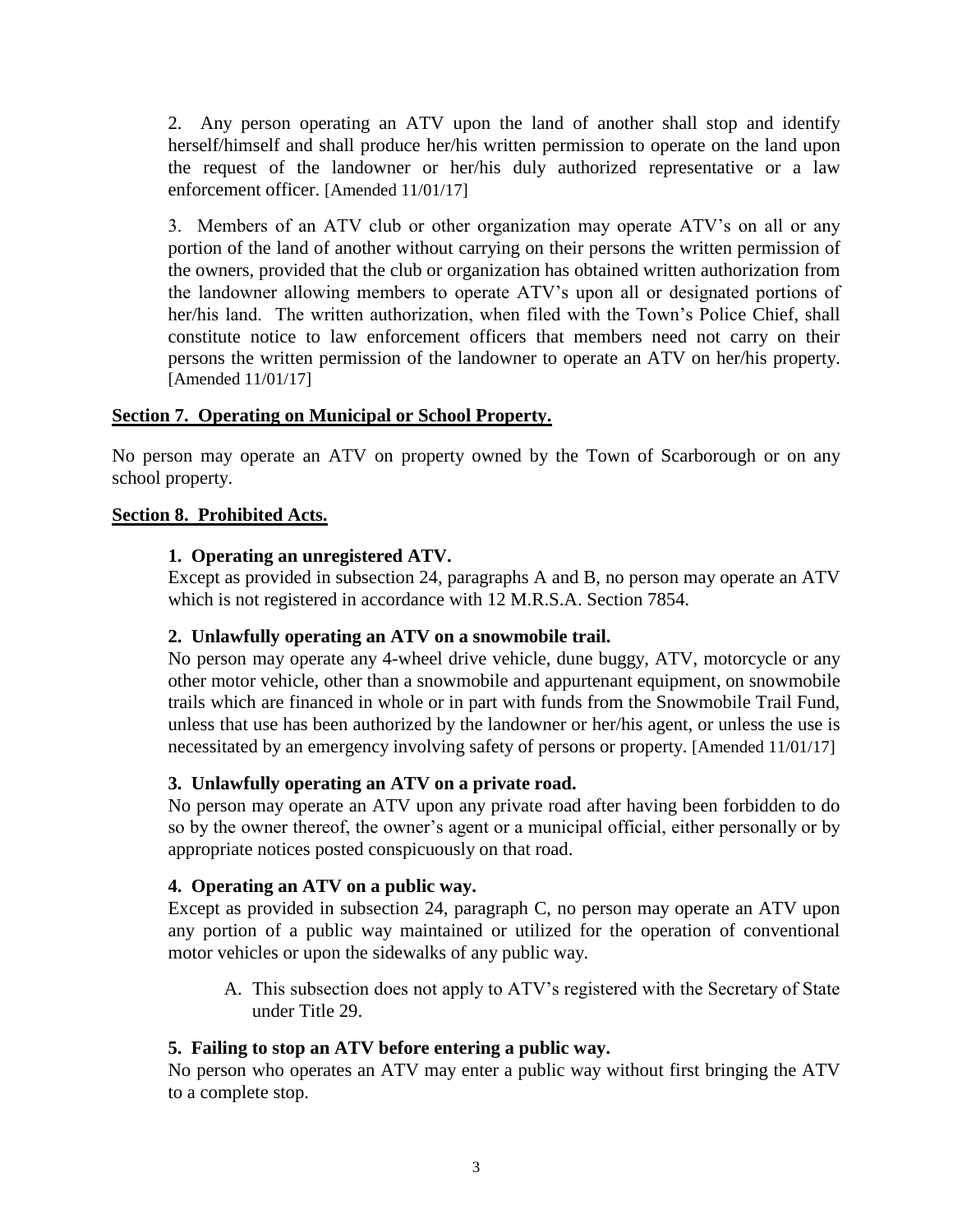# <span id="page-5-0"></span>**6. Failing to yield right-of-way while operating an ATV.**

Any person who operates an ATV on a public way shall yield the right-of-way to all other types of vehicular traffic.

# <span id="page-5-1"></span>**7. Crossing a closed bridge, culvert, overpass or underpass with an ATV.**

No person may cross with an ATV a bridge, culvert, overpass or underpass closed to ATV's by the Commissioner of Transportation and posted by appropriate notices.

## <span id="page-5-2"></span>**8. Reckless operating on an ATV.**

No person may operate an ATV in such a way as to recklessly create a substantial risk of serious bodily injury to another person.

## <span id="page-5-3"></span>**9. Operating an ATV to endanger.**

No person may operate any ATV so as to endanger any person or property.

## <span id="page-5-4"></span>**10. Operating an ATV at greater than reasonable and prudent speed.**

No person may operate any ATV except at a reasonable and prudent speed considering the existing conditions.

# <span id="page-5-5"></span>**11. Unlawfully operating an ATV while under age.**

No person is under the age of 15 years of age may operate an ATV across any public way maintained for travel or operate an ATV while unaccompanied by an adult, except as provided in subsection 24, paragraph D. Notwithstanding this subsection, persons over the age of 12 years, who have successfully completed a training course approved by the Department of Inland Fisheries and Wildlife pursuant to 12 M.R.S.A. section 7853, may cross public ways as permitted under subsection 24, paragraph D, subparagraph (1).

# <span id="page-5-6"></span>**12. Operating an ATV without a certificate of training.**

Except as provided in subsection 24, paragraph D, no person under 18 years of age may operate an ATV without having successfully completed a training course approved by the Department of Inland Fisheries and Wildlife pursuant to 12 M.R.S.A. section 7853.

# <span id="page-5-7"></span>**13. Operating an ATV without protective headgear.**

Notwithstanding 29 M.R.S.A. section 1376, no person under 18 years of age may operate an ATV without protective headgear.

# <span id="page-5-8"></span>**14. Permitting an unaccompanied child to operate an ATV.**

Except as provided in subsection 24, paragraph D, no person may permit a child under 15 years of age to operate any ATV, unless the child is accompanied by an adult.

# <span id="page-5-9"></span>**15. Operating an ATV without a muffler.**

Except as provided in subsection 24, paragraph B, no person may operate an ATV that is not equipped at all times with an effective and suitable muffling device on its engine to effectively deaden or muffle the notice of the exhaust.

A. Each ATV shall meet noise omission standards of the United States Environmental Protection Agency, and in no case exceed 82 decibels of sound pressure at 50 feet on the "A" scale as measured by the SAE standards J-192.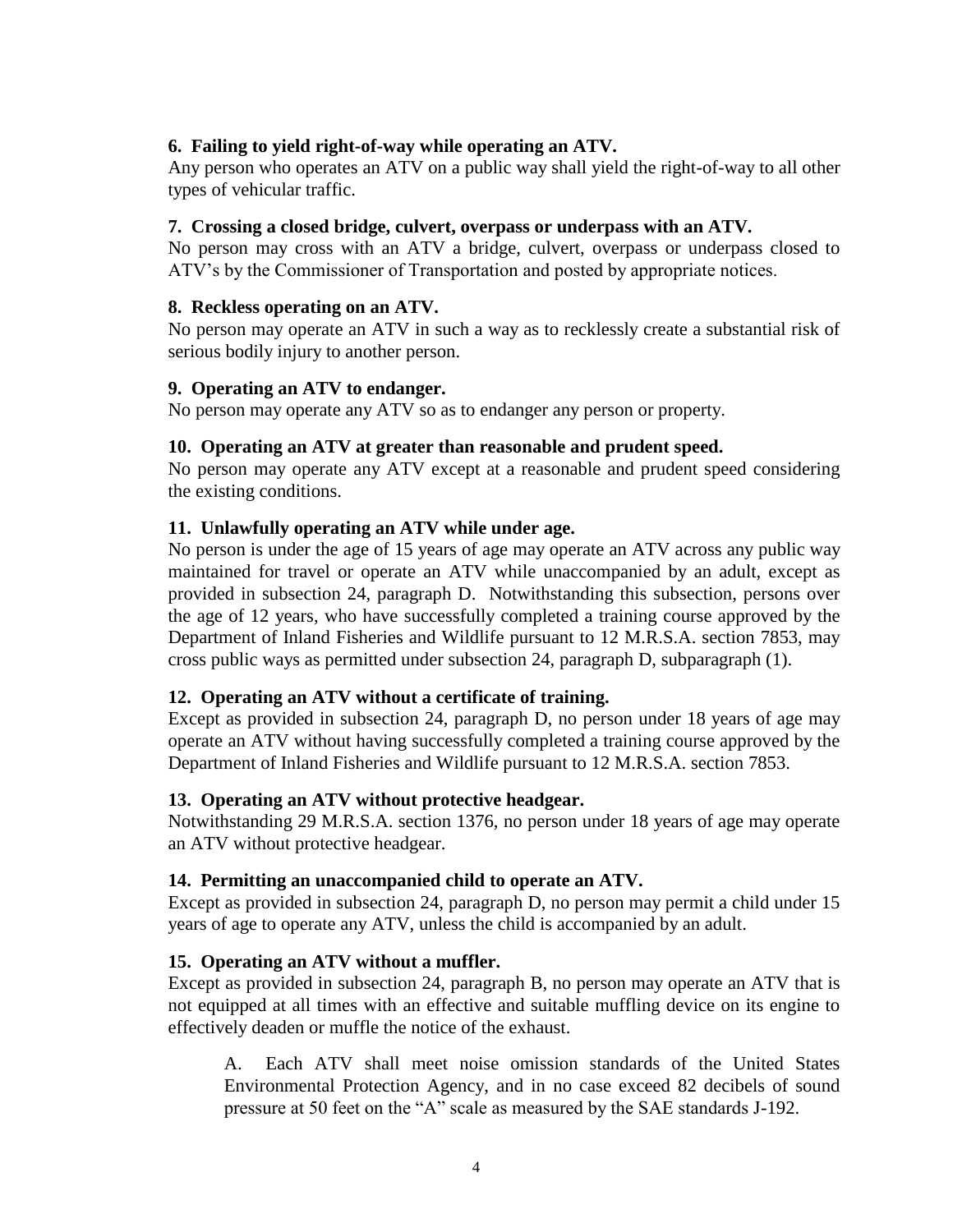B. Each ATV shall be equipped with a working spark arrestor.

C. No person may modify the exhaust system of any ATV in any manner which will increase the noise emitted above the emission standard provided in paragraph A.

## <span id="page-6-0"></span>**16. Operating an ATV with insufficient lights.**

Except as provided in subsection 24, paragraphs B and D, no person may operate an ATV unless the ATV is equipped as follows:

A. Every ATV shall have mounted on the front at least one headlight capable of casting a white beam for a distance of at least 100 feet directly ahead of the ATV.

B. Every ATV shall have mounted on the rear at least one lamp capable of displaying a red light which shall be visible at a distance of at least 100 feet behind the ATV.

# <span id="page-6-1"></span>**17. Failure to use ATV lights.**

Except as provided in subsection 24, paragraph B, no person may operate an ATV except when using the lights required under subsection 16 as follows:

A. During the period from  $\frac{1}{2}$  hour after sunset to  $\frac{1}{2}$  hour before sunrise; and

B. At any time when, due to insufficient light or unfavorable atmospheric conditions caused by fog or otherwise, other persons, vehicles and other objects are not clearly discernible for a distance of 500 feet ahead.

# <span id="page-6-2"></span>**18. Operating an ATV on railroad tracks.**

No person may operate an ATV along or adjacent and parallel to the tracks of any railroad within the limits of the railroad right-of-way without written permission from the railroad.

#### <span id="page-6-3"></span>**19. Operating too close to certain buildings.**

Except as provided in subsection 24, paragraph F, no person may operate an ATV within 200 feet of any dwelling, hospital, nursing home, convalescent home or church.

# <span id="page-6-4"></span>**20. Unlawfully permitting operation.**

A person unlawfully permits the operation of an ATV, if he/she owns an ATV which is operated by another person in violation of any section of this Ordinance. A person unlawfully permits the operation of an ATV if he/she is the parent or guardian responsible for the care of a minor under 18 years of age who operates an ATV in violation of this Ordinance. [Amended 11/01/17]

#### <span id="page-6-5"></span>**21. Failure to report accident.**

Any person shall report an ATV accident if:

A. He/She is the operator of an ATV involved in any accident resulting in injuries requiring the services of a physician, in death of any person or in property damage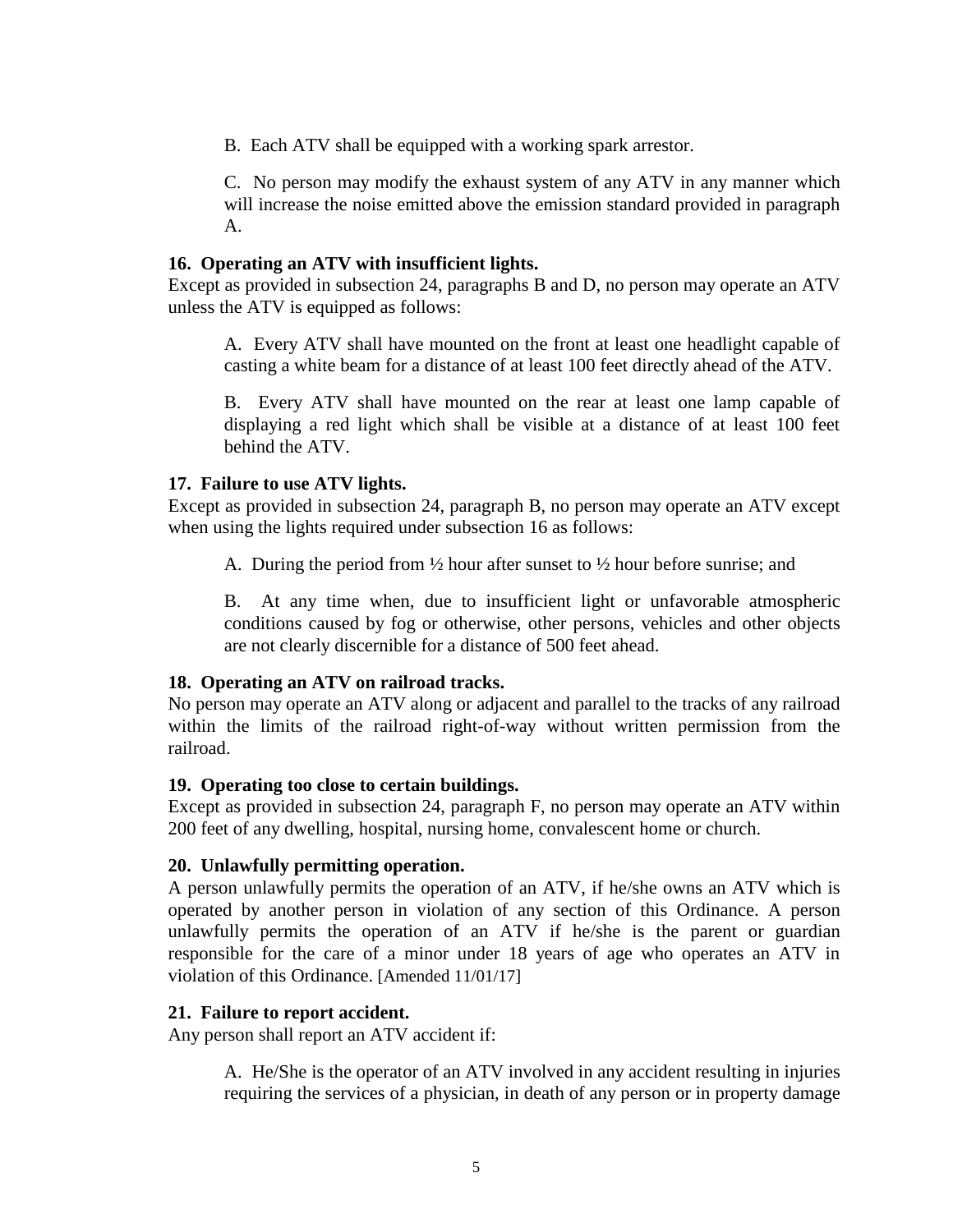to the estimated amount of \$200 or more; if he/she is some person acting for such an operator; or if he/she is the owner of the involved ATV and he/she has knowledge of the accident, should the operator of the ATV be unknown; and [Amended 11/01/17]

B. Notice of the accident shall be provided by the quickest means of communications to a law enforcement officer available nearest to the place where the accident occurred.

## <span id="page-7-0"></span>**22. Operating an ATV in a prohibited area.**

No person may operate an ATV in any prohibited area, which areas are defined as any salt marsh, intertidal zone, sand dune or any cemetery, burial place or burying ground, on alpine tundra or on a freshwater marsh or bog, other than on a trail designated for ATV use by the Department of Conservation, when the ground is not frozen and sufficiently covered with snow to prevent direct damage to the vegetation.

## <span id="page-7-1"></span>**23. Operating an ATV on cropland or pastureland.**

No person may operate an ATV on any cropland or pastureland without the written permission of the owner or lessee. As used in this subsection, cropland means acreage in tillage rotation, land being cropped and land in bush fruits. Pastureland means acreage devoted to the production of forage plants used for animal production.

# <span id="page-7-2"></span>**24. Exceptions.**

The following exceptions apply to the operation of an ATV.

A. Notwithstanding the provisions of subsection 1:

(1) No registration is required for an ATV operated on land on which the owner lives or on lands on which he/she is domiciled, provided that the ATV is not operated elsewhere within the jurisdiction of this State;

(2) No registration is required for an ATV operated by a commercial ski area for the purpose of packing snow or for rescue operation thereof, unless the ATV is required to cross a public way during that operation; and

(3) ATV's owned and operated in this State by the Federal Government, the State or a political subdivision of the State shall be exempt from registration fees, but shall be registered and required to display numbers.

B. Notwithstanding subsections 1, 15, 16 and 17, ATV's used exclusively for scheduled racing meets and operated solely on predefined race courses are exempt from the provisions of this subchapter concerning registration, mufflers and lights during the time of operation at these meets and at all prerace practices at the location of the meet.

C. Notwithstanding the provisions of subsection 4:

(1) Properly registered ATV's may operate on a public way only the distance necessary, but in no case to exceed 300 yards, on the extreme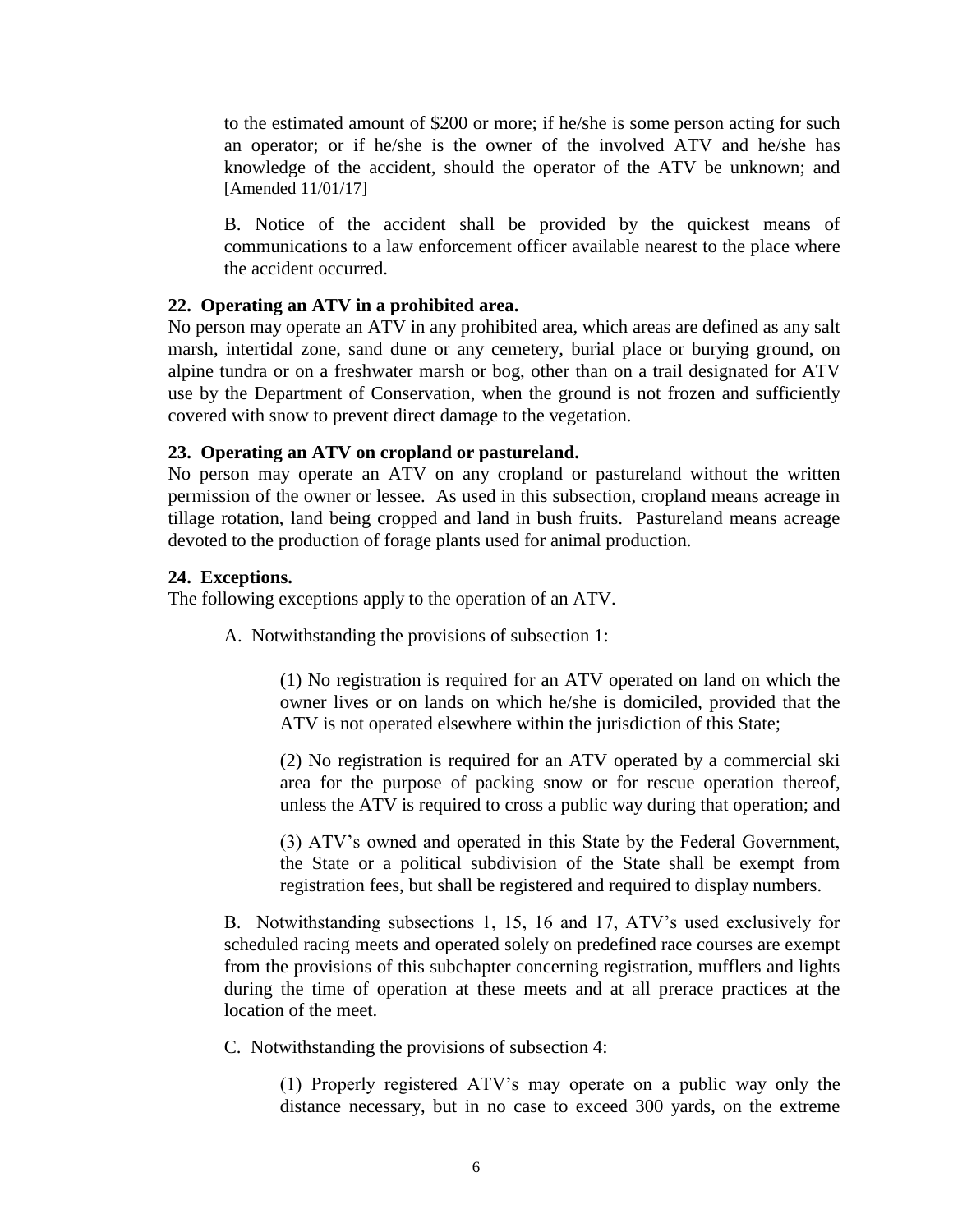right of the traveled way for the purpose of crossing, as directly as possible, a public way, sidewalk or culvert;

(2) Properly registered ATV's may operate on a public way only the distance necessary, but in no case to exceed 500 yards, on the extreme right of the traveled way for the sole purpose of crossing, as directly as possible, a bridge, overpass or underpass, provided that operation can be made in safety and that it does not interfere with traffic approaching from either direction on the public way;

(3) ATV's may be operated on any portion of public ways when the public way has been closed in accordance with 23 M.R.S.A. Section 2953 of the Maine Revised Statutes;

(4) ATV's may be operated on streets and public ways during a period of emergency when the emergency has been so declared by a public agency having jurisdiction and when travel by conventional motor vehicles is not practicable; and

(5) ATV's may be operated on a public way which is not maintained or utilized for the operation of conventional motor vehicles, except that operation on the left side of the way shall be prohibited during the hours from sunset to sunrise; and

(6) ATV's may be operated on streets and public ways in special events of limited duration conducted according to a prearranged schedule, under a permit from the governmental unit having jurisdiction.

D. Notwithstanding subsections 11, 12 and 14, those subsections do not apply on land which is owned by the parent or guardian of the operator.

E. Notwithstanding subsection 16, ATV's manufactured without a headlight or taillight are exempt from the provisions of that subsection while being operated between the hours of sunrise and sunset.

F. Notwithstanding subsection 19, that subsection does not apply in the following situations:

(1) When operating on public ways in accordance with subsections 4, 5, 6, and 7.

(2) When operating on the frozen surface of any body of water; and

(3) When operating on land which the operator owns or is permitted to use.